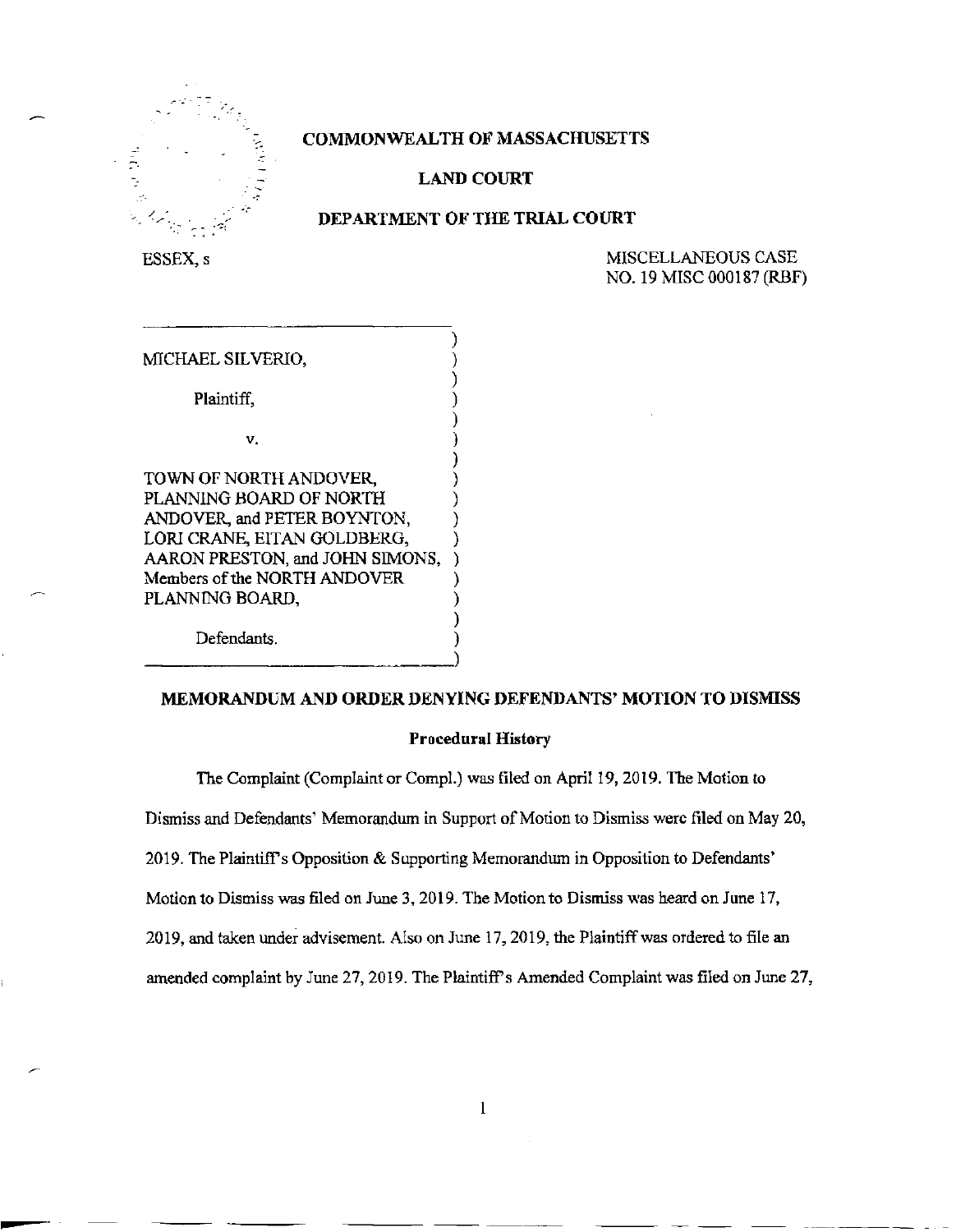2019. The Defendant Town of North Andover's Answer to Plaintiff's Amended Complaint was filed on July 22,2019. This Memorandum and Order follows.

#### **Standard on Motion to Dismiss**

The Motion to Dismiss is in the form of a motion to dismiss brought pursuant to Mass. R. Civ. P. 12(b)(1), for lack of subject matter jurisdiction. A motion to dismiss for lack of subject jurisdiction unsupported by affidavit presents a "facial attack" based solely on the allegations of the complaint, which are taken as true for purposes of resolving the complaint. *Hiles v. Episcopal Diocese of Massachusetts,* 437 Mass. 505, 516 n. 13 (2002). The court may, however, consider affidavits and other materials outside the pleadings when ruling on a motion to dismiss for lack of subject matter jurisdiction, at which point the burden falls to the plaintiff to prove the jurisdictional facts. *Id.* at 515-516. If a party presents material outside the pleadings, the court may treat a motion to dismiss for lack of subject matter jurisdiction as a motion for summary judgment, shifting the burden to the defendant to show that there is no genuine issue of material fact. *Williams v. Episcopal Diocese of Massachusetts,* 436 Mass. 574, 577 n.7 (2002). "Dismissals for lack of subject matter jurisdiction are ordinarily without prejudice because dismissal for lack of jurisdiction is typically not an adjudication on the merits." *Abate v. Fremont Inv. & Loan,* 470 Mass. 821, 836 (2015), citing *Bevilacqua* v. *Rodriguez,* 460 Mass. 762,780 (2011).

#### **Factual Allegations**

1. Michael Silverio (Silverio) owns real property situated at 34 Hemlock Street, North Andover, Massachusetts (Silverio property), by a deed dated May 20,1999, and recorded with the Northern Essex Registry of Deeds (registry) at Book 5448, Page 27. Compl. *6,* 8 & Exh. 2.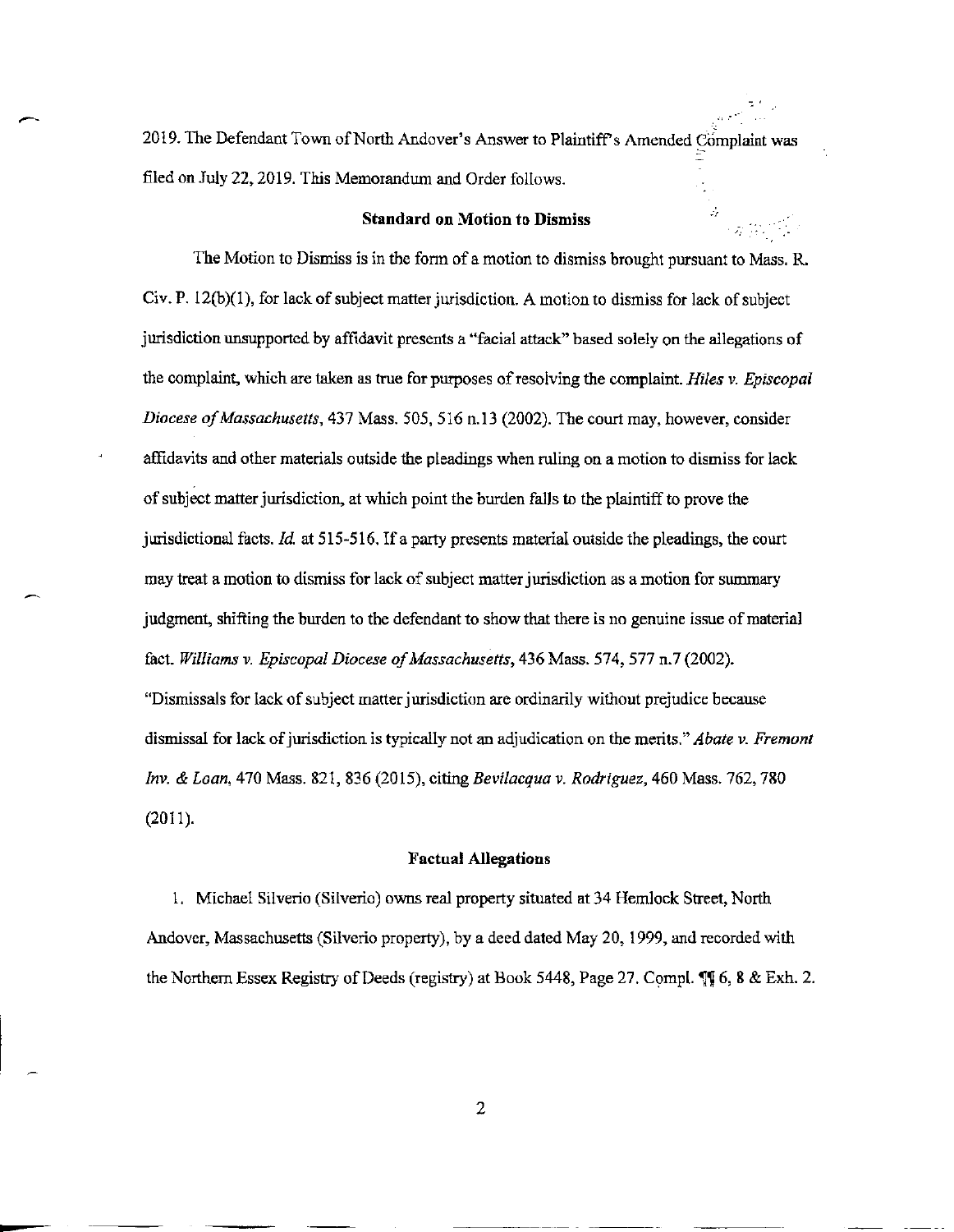2. In a decision dated April 2, 2019, and filed with the town clerk on April 9, 2019 (Decision), the North Andover Planning Board (Board) granted a Site Plan Review Special Permit for the redevelopment of real property situated at 495 Main Street, North Andover, Massachusetts (the site). Compl.  $\P$ [ 10-11, 17 & Exh. 1.

3. The rear lot line of the Silverio property directly abuts the site. Compl.  $\llbracket 9$ .

4. The proposed redevelopment of the site includes "the renovation/reconstruction of the Site by constructing one (1) softball field, one (1) 90' baseball field, two (2) multipurpose fields, two (2) bocce courts, two (2) shuffle ball courts, two (2) half-court basketball courts, and two (2) children's playgrounds, two (2) multipurpose courts, two (2) picnic areas, an amphitheater, a concession stand, storage buildings, a concession stand, storage buildings, bathroom facilities, 160 additional parking spaces, and associated paved walkways/emergency/maintenance paths, stormwater management systems, and other amenities as referenced in the Plans." Compl.  $\parallel$  17 & Exh. 1.

# **Discussion**

The Defendants seek to have the Complaint dismissed on the grounds that (1) Silverio is not aggrieved and the court lacks standing; (2) Silverio failed to name the members of the Board by their residential addresses; (3) Silverio failed to serve the Board members at their residential addresses; and (4) the Complaint fails to comply with the pleading requirements of the Massachusetts Rules of Civil Procedure.

The Defendants argue that Silverio's bases for aggrievement are not individualized harms and therefore cannot be the basis for standing under G.L. c.  $40A$ ,  $\S$  17. The Defendants are correct that to have standing Silverio's alleged injury must be "special and different from the concerns of the rest of the community." *Standerwick v. Zoning Bd. of Appels of Andover*, 447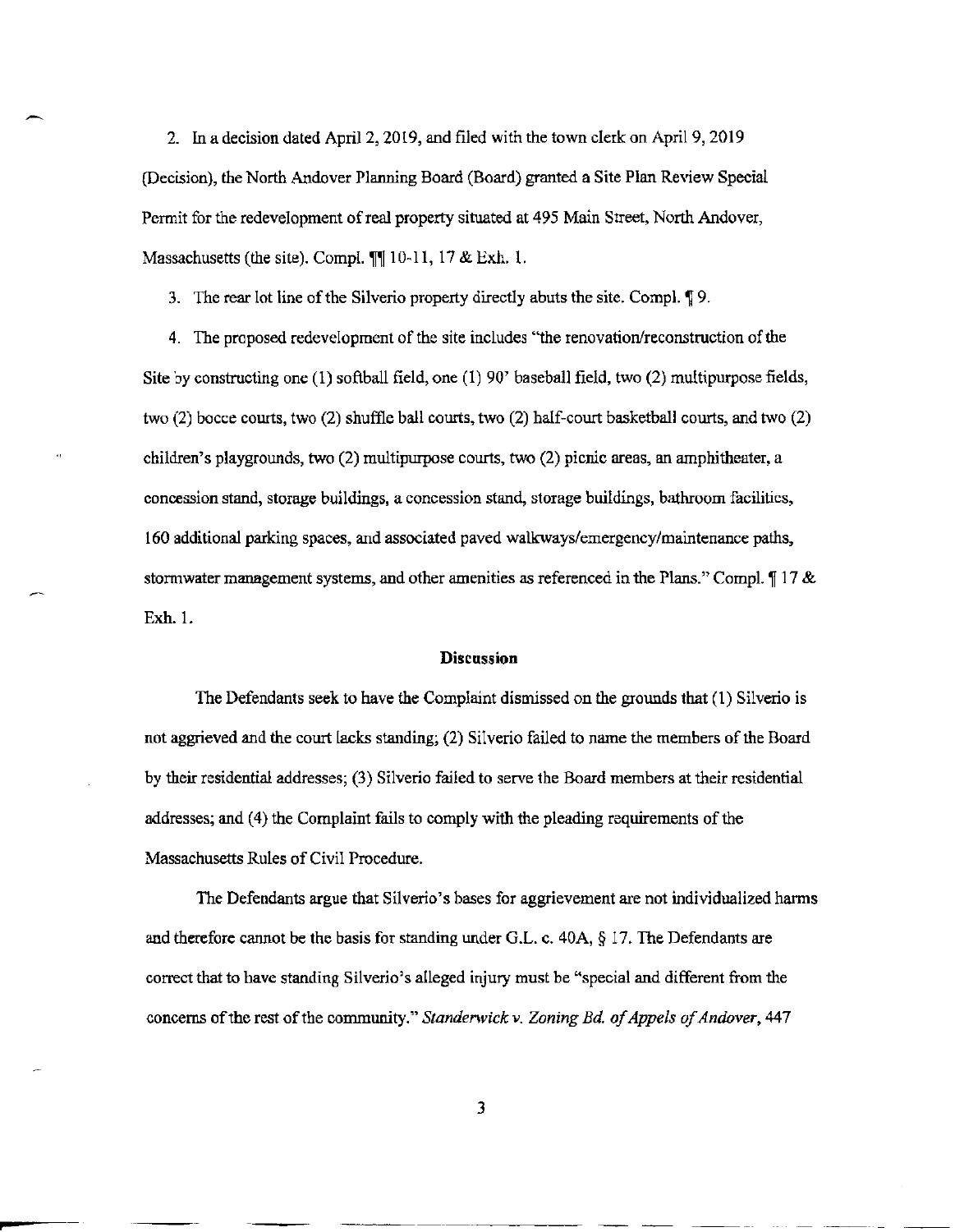Mass. 20, 33 (2006), quoting *Barvenikv. Aldermen of Newton,* 33 Mass. App. Ct. 129, 132 (1992). As an initial matter Silverio has pled that he is a direct abutter to the project site. Compl.  $\P$  6-9. As a direct abutter Silverio is presumed to be aggrieved by the Decision pursuant to G.L. c. 40A, §17. This presumption may be rebutted by a showing that the abutter's alleged harms are not interests protected by the local zoning bylaws, that based on affirmative evidence the abutter's alleged harms are unfounded or de minimis, or that the abutter has no reasonable expectation of proving a legally cognizable injury. *81 Spooner Road, LLC* v. *Zoning Bd. of Appeals ofBrookline,* 461 Mass. 692, 702-703 (2012). If, as the Defendants argue, Silverio has not pled a particularized harm, the Complaint would be subject to dismissal as he could not prove a legally cognizable injury. The Defendants argue that the Complaint limits Silverio's alleged harms to injuries to public health relating to lighting and that proposed turf athletic fields will injure the users of those fields. To the contrary, the Complaint sets forth a highly detailed account of the harms Silverio, as an abutter, alleges he will suffer from the project. These harms include loss of stormwater recharge, Compl. p. 15; increased congestion relating to parking and traffic on the street where Silverio resides, Compl. pp. 16-17; effects of the heat island effect created by proposed turf athletic fields, Compl. p. 18; noise and dust, Compl. pp. 22-23; loss of privacy, Compl. pp. 24-25; and injuries relating to the lighting of the project, Compl. pp. 29-30. At least some of these alleged harms are to interests protected by the North Andover zoning bylaw or G.L. c. 40A. While all of these alleged harms could be characterized as harms to the general community using the site, Silverio has adequately alleged that these harms are particularized to him because of his proximity to the site. The Defendants have not in their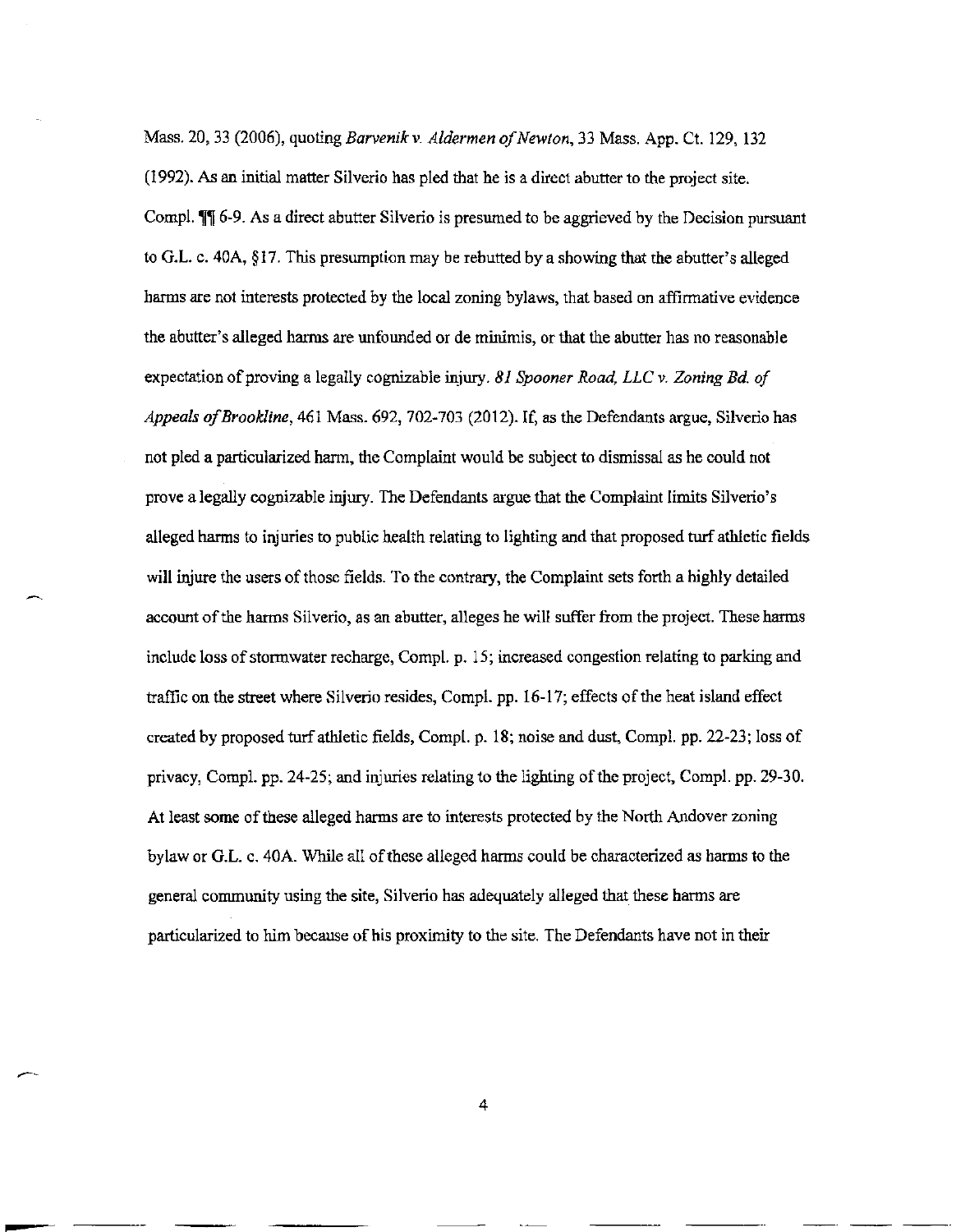motion rebutted Silverio's presumption of standing and the Complaint is not subject to dismissal

for lack of standing at this time.<sup>1</sup>

The Defendants further argue that the Complaint should be dismissed on the grounds that

Silverio failed to comply with the requirements of G.L .c. 40A,  $\S 17$ , by not pleading the

residential addresses of the members of the Board or serving those members at their residential

addresses. The relevant portion of G.L. c. 40A, § 17, provides:

Any person aggrieved by a decision of the board of appeals or any special permit granting authority...may appeal...by bringing an action within twenty days after the decision has been filed in the office of the city or town clerk....Notice of the action with a copy of the complaint shall be given to such city or town clerk so as to be received within such twenty days.

If the complaint is filed by someone other than the original applicant, appellant or petitioner, such original applicant, appellant, or petitioner and all members of the board of appeals or special permit granting authority shall be named as parties defendant with their addresses. To avoid delay in the proceedings, instead of the usual service of process, the plaintiff shall within fourteen days after the filing of the complaint, send written notice thereof, with a copy of the complaint, by delivery or certified mail to all defendants, including the members of the board of appeals or special permit granting authority and shall within twenty-one days after the entry of the complaint file with the clerk of the court an affidavit that such notice has been given. If no such affidavit is filed within such time the complaint shall be dismissed.

*Id.* The Defendants do not dispute that the Complaint was filed and notice was given to the town clerk within 20 days. "[RJeceipt of notice by the town clerk is a jurisdictional prerequisite for an action under G. L. c. 40 $\Lambda$ , § 17, which the courts have 'policed in the strongest way' and given 'strict enforcement."' *Konover Mgmt. Corp.* v. *Planning Bd. of Auburn,* 32 Mass. App. Ct. 319, 322-323 (1992), quoting *Pierce* **v.** *Board of Appeals of Carver,* 369 Mass. 804, 808 (1976) and *O'Blenes v. Zoning Bd. of Appeals of Lynn,* 397 Mass. 555, 558 (1986) (internal citation omitted). "The purpose of notice to the town clerk is to provide 'notice to interested persons that

**<sup>1</sup> Nothing in this Memorandum and Order bars or precludes the Defendants from seeking to rebut Silverio's presumption of standing and challenging his standing as this case develops.**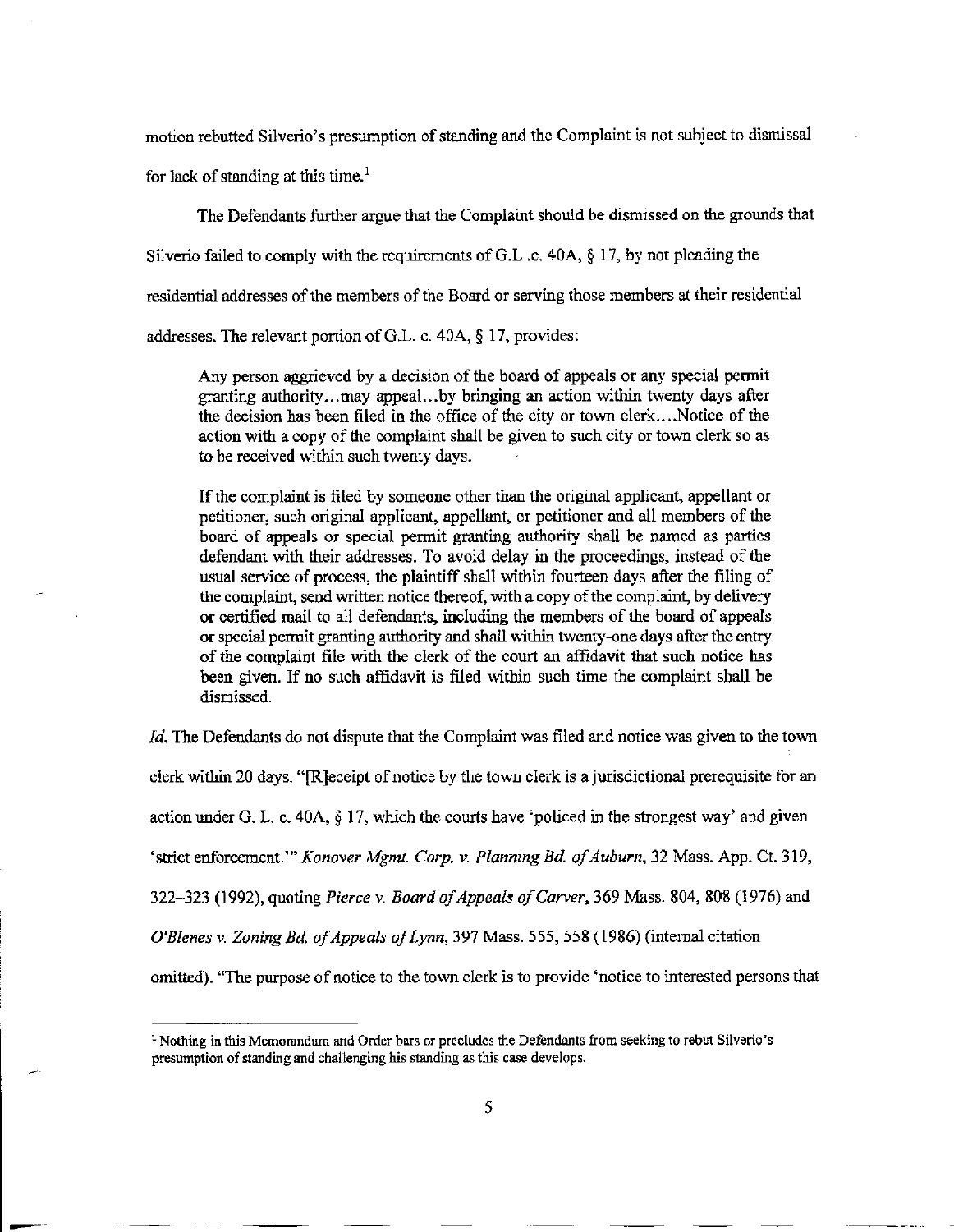the decision of the board of appeals has been challenged and may be overturned.'" *Hickey v. Zoning Bd of Appeals of Dennis,* 93 Mass. App. Ct. 390, 392 (2018), quoting *Pierce,* 369 Mass. at 808. "However, '[sjtrict compliance with all the details of the notice provision is not required, so long as notice adequate to serve the purpose of the provision is given within the period limited.'" *Hickey,* 93 Mass. App. Ct. at 392-393, quoting *Costello* v. *Board of Appeals of Lexington,* 3 Mass. App. Ct. 441, 443 (1975). "The statutory purpose is [] served" where "'interested third parties [can] be forewarned [by the clerk] that the zoning status of the land is still in question.'" *Konover Mgmt. Corp.,* 32 Mass. App. Ct. at 325, quoting *Carr v. Board of Appeals ofSaugus,* 361 Mass. 361, 363 (1972):

It is not disputed that the Complaint was timely filed and that the town clerk received the required notice to be able to alert all interested parties, including the members of the Board, that the Decision was being appealed. That the Defendants appeared seeking dismissal within 31 days of the filing of the Complaint is sufficient evidence that there has been no prejudice to the rights of the Defendants by the failure of the Complaint to identify the residential addresses of the members of the Board or the failure of Silverio to serve the members of the Board at those addresses. The notice of the filing of the Complaint was adequate and dismissal on the grounds argues by the Defendants is not warranted.

The Defendants further argue that the Complaint should be dismissed for failure to comply with Mass. R. Civ. **P.** 8(a) & (e), and 10(b), because some paragraphs are unnumbered and others take the form of argument, such that the Defendants cannot respond in the form of an answer or understand Silverio's claims. While the presence of unnumbered paragraphs does make it reasonable for the Defendants to have concerns with the form a filed answer should take, the Complaint sets forth the bases upon which Silverio intends to challenge the Decision with far